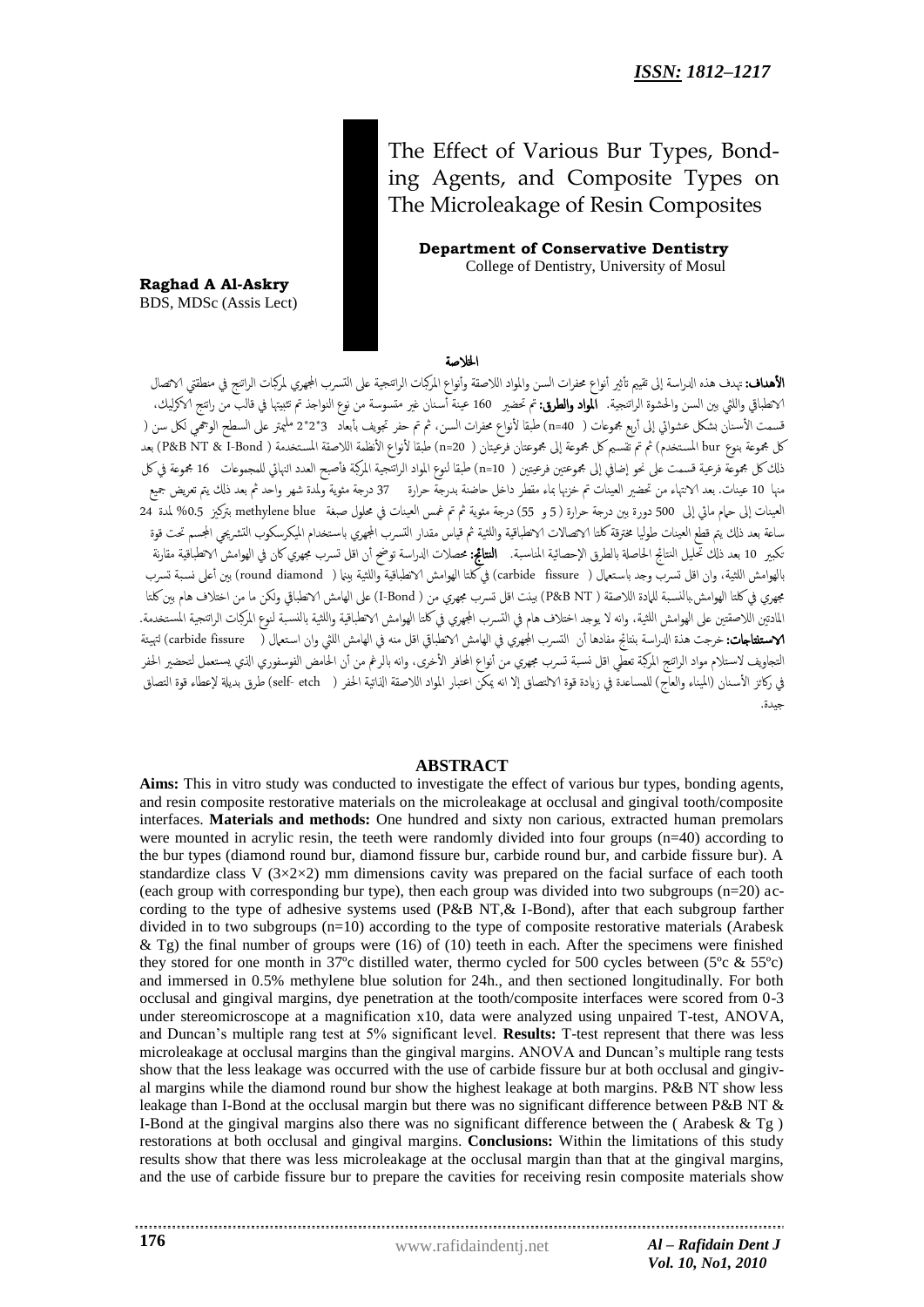the least microleakage than other type of burs, and although phosphoric acid has been intensely used to etch the dental substrates (enamel and dentin) for providing a good bonding, self-etching adhesives can be considered an alternative methods to provided a good bonding for restorative procedures.

**Key Words**: Dental burs, bonding agents, resin composite, microleakage.

Al-Askry RA. The Effect of Various Bur Types, Bonding Agents, and Composite Types on Microleakage of Resin Composite. *Al–Rafidain Dent J*. 2010; 10(1): 176-185 . *Received:* 12/01/2009 *Sent to Referees*: 12/01/2009 *Accepted for Publication:* 11/3/2009

## **INTRODUCTION**

It is important for the longevity of resin composite restorations that the formation of marginal gaps and cracks can be prevented or at least controlled to the greatest degree possible, if this could be achieved, it would be possible to minimize microleakage and its consequences, such as post operative sensitivity, pulp inflammation and caries recurrence, which are known to jeopardize the clinical longevity of the restoration $(1,2)$ .

Cavity preparation with dental burs can easily produce micro- fracture in the enamel and the degree of the damage induced during cavity preparation can influenced by size and type of the burs. Cavity preparation with minimal mechanical damage at the cavosurface margins may be important factor for the preventing enamel cracks at the site of resin composite restoration $(3,4,5)$ .

The studies that investigated the surface characteristics of dentine found a significant difference in the roughness of surface prepared with different rotary instruments including diamond, tungsten carbide and tungsten carbide finishing burs $<sup>(6,7)</sup>$ .</sup>

Dentinal surface morphology and smear layer formation are the main factors in the successful union of dental structure and restoration $(3,8)$ .

There has always been a keen interest in the adaptation of dental restorative materials to the wall of the cavity and the retentive ability of a material to seal the cavity against ingress of oral fluids and microorganisms $^{(9)}$ .

New adhesive systems continually have been improved to obtain an effective sealing at tooth/restoration interfaces, the recent trend in adhesive products is to simplify the process into two-steps or even one (single-step). Two-step total etch adhesive systems and self-etch adhesives were introduced in to the market in the mid 1990s, and late 2002 respectivly $(10,11)$ .

In two-step total etch systems  $(5<sup>th</sup>$  generation) a separated etch and rinse phase is still involved but a hydrophilic primer and hydrophobic resin are combined in to one  $application$ <sup> $(12)$ </sup>.

Self-etch adhesives or all-in-one  $(7<sup>th</sup>)$ generation) represent an alternative approach in enamel-dentin bonding, this system combines etching, priming, and adhesive potentials into a single step. They do not require a separated acid etch step which is not visibly controble by the dentist and are based on the use of non rinse acidic monomers that simultaneously condition and prime dentin and enamel $(13,14)$ .

The use of self-etching adhesive systems has increased remarkably in clinical practice due to technique simplification and reduction of the number of clinical steps in addition, total-etch adhesive systems may produce imperfections in the hybrid layer due to dentin dehydration because acid etching and drying of the cavity are critical points of the bonding proto $col^{(15-17)}$ .

Polymerization contraction stress is still one of the major problems when restoring teeth with resin composite since a contraction forces can be created and may disrupt the bond to cavity walls or create stresses to surrounding tooth structure and may result of tooth cracks or fractures. The Polymerization shrinkage and the viscosity were found to be a significant determinants of gap formation around resin composite $(1,18,19)$ .

The purpose of this in vitro study was to evaluate the effect of certain variables , including bur types, adhesive systems, and types of resin composite restorative mate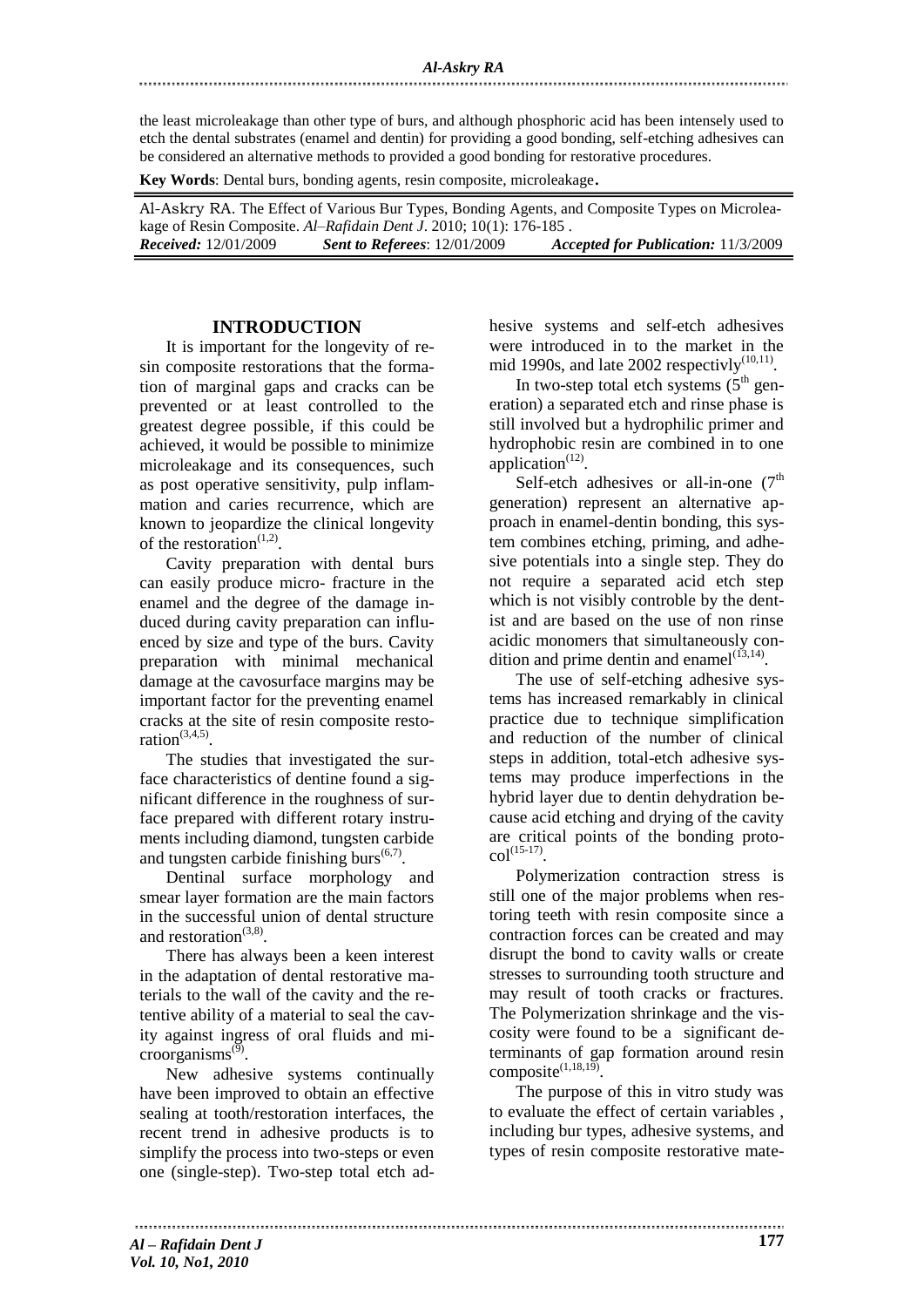rials on the microleakage at the restoration/tooth structure interfaces.

## **MATERIALS AND METHODS**

A total of one hundred sixty extracted human premolar teeth free of cracks (examined by fiber optic light), free of caries and restorations on the visual inspection were selected for experiment, all teeth were cleaned and polished using scalers and pumice, then stored in distilled water at room temperature prior to the use.

The root apex of each tooth was sealed with a sticky wax, two coats of nail varnish were applied to the entire external surface of the root, each tooth was mounted in a ring mold cold curing acrylic resin (Medicus, DMP Ltd.,Europe) to the level of cemento-enamel junction.

The specimens were randomly divided into four groups (n=40) according to the type of dental bur used to prepared the cavity using high- speed handpiece with air/water coolant as follows:-

Group1: cavity preparation using a diamond round burs No.1014 (KG Sorensen Ind com. Ltd., Brazil).

Group2: cavity preparation using a diamond straight fissure burs No.1092 (KG Sorensen Ind com. Ltd., Brazil).

Group3: cavity preparation using a tungsten carbide round burs No.3 (Mani Inc. Japan).

Group4: cavity preparation using a tungsten carbide straight fissure burs No.56 (Mani Inc. Japan).

A standard class V cavities were prepared with the mentioned burs each according to its group with 3 mm long, 2 mm wide, and 2 mm in depth and placed on the facial surface of each tooth. Class V cavities prepared with the gingival margin 1.5 mm above the CEJ (completely bordered by enamel), cavosurface walls were finished to a butt joint to standardize the cavities (each 1 bur was used to prepare five cavities) $^{(2)}$ .

Following cavities preparation, specimens in each group were randomly divided into two group (n=20) according to the type of adhesive system used as follows:

Group I: each prepared tooth was etch with 37% phosphoric acid gel (Vivdent Ets, Schaan/Liechtenstein, Germany) for

15 seconds, rinsed for 20 seconds, then gently blown to remove excess water (maintain a moist surface), a total etch nanofilled acetone-based adhesive system (Prime&Bond NT, Dentsplay Detrey / Germany) was applied according to the manufacturers instructions.

Group II: a one-step self-etch adhesive system (I-Bond, Medicinos Linija UAB., EU) was applied on dried enamel and dentin surfaces according to the manufactures instructions.

Then the specimens in each sub-group were randomly divided into two sub-group  $(n=10)$  according to the type of resin composite restorative materials used to fill the cavities as follows.

Group A: light-curing universal microhybrid composite with sintraglass multifiller system (Arabesk (A2), Voco, Germany).

Group B: fine glass hybride light cure composite (Tg (A2), Technical & General Ltd, London, England).

The restorations were placed in two increments with each layer not being more than 1mm thickness and cured for 40 second at 400mW/cm<sup>2</sup> using a Quartz-Tungsten-Halogen (QTH) light curing unit (Astralis 5, Vivadent Schaan/Liechenstein, Germany), the radiometer was used to check the light efficiency before starting each restoration, then the restorations were finished and polished with Sof-Lex disks (3M,USA). Then all teeth were stored in distilled water at 37ºc for one month. After this the teeth were thermocycled 500 time at a temperature of  $5^{\circ}$ c $\pm$ 2°c and  $55^{\circ}$ c $\pm$ 2°c, with dwell times of 60 second in each water bath and 60 second transfer time between the baths $^{(1)}$ .

For all specimens the entire tooth surface were painted with two coats of nail varnish except for an area of 1mm a way from the cavosurface margins to prevent dye penetration anywhere other than the restoration margins.

The samples were immersed in 0.5% methylene blue solution at 37ºc for  $24hs^{(10)}$ . Then the teeth were rinsed in running water, dried and then sectioned buccolingually at the center of the cavity using a diamond wheel saw (KG Sorensen SP, Brazil). Dye penetration at the occlusal and gingival margin was examined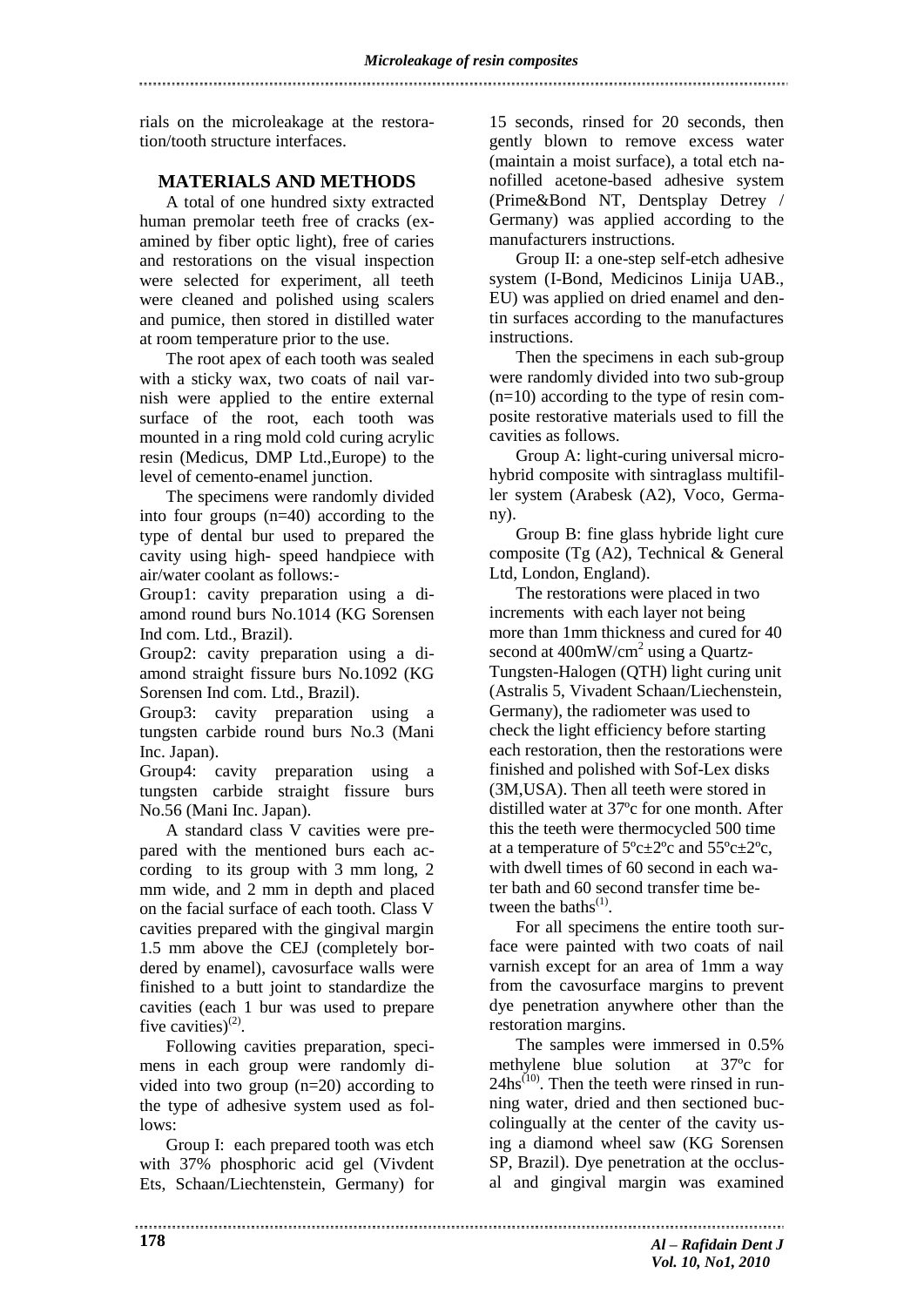blind and independaly by two evaluators using a stereomicroscope (Hamilton by AITAY International Italy) at a magnification level of x10 scored according to the following criteria as described by Santini *etal* (20) .

0: no dye penetration (Figure1).



Figure(1): Sectioned tooth represent no dye penetration.

1: dye penetration to less than the half of occlusal or gingival wall (Figure.2).



Figure.(2): Sectioned tooth represent score (1) of dye penetration

2: dye penetration along the occlusal or gingival wall but not including the axial wall(Figure.3).



Figure(3): Sectioned tooth represent score (2) of dye penetration

3: dye penetration to and along the axiall wall (Figure.4).



Figure.(4): Sectioned tooth represent score (3) of dye penetration.

The data was subjected to statistical Analysis to compare the microleakage at the occlusal and gingival walls using unpaired T-test at  $(p<0.05)$ , analysis of variance (ANOVA) was conducted to find if the was a significant differences in the leakage among the groups at the occlusal and gingival margins at  $(p<0.05)$ , then if there was a significant differences among the groups Duncan's multiple range test has been done at  $(p<0.05)$ .

## **RESULTS**

 The leakage scores for different variables of all restorations at occlusal and gingival walls are described in table(1).

The mean values and standard deviations of microleakage scores of all groups at the occlusal and gingival walls are presented in table (2).

The mean values and standard deviations of microleakage scores of all groups at the occlusal and gingival walls are presented in table (2). Unpaired T-test disclosed a higher dye penetration at the gingival margins  $(1.338, \pm 0.8233)$  than the occlusal margins  $(1.075, \pm 0.7814)$  at  $(p<0.05)$ .

.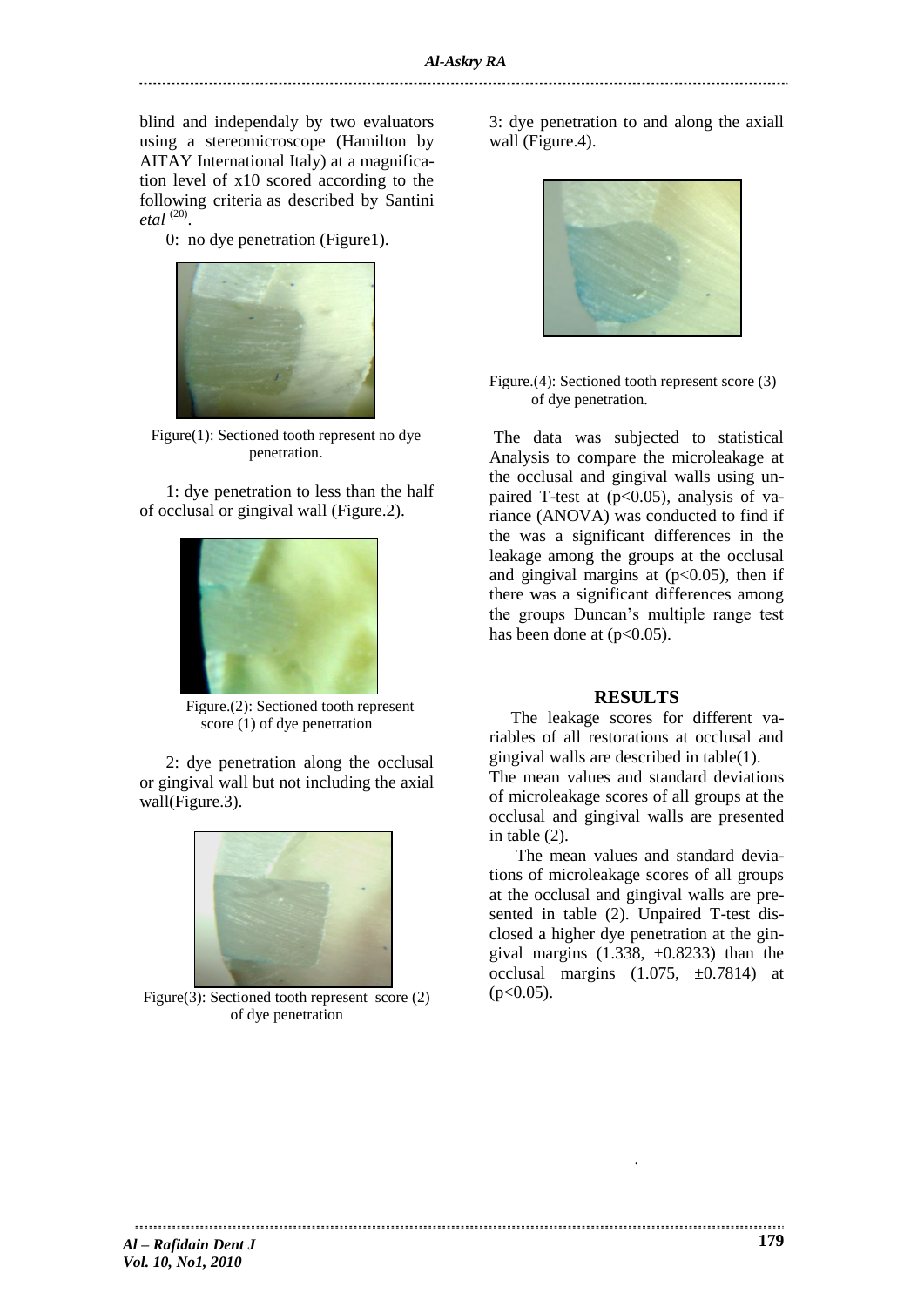## *Microleakage of resin composites*

# Table(1): The score of dye penetration for all groups at occlusal and gingival walls. **Groups Occlusal Gingival 0 1 2 3 0 1 2 3 G1,I,A** 1 5 4 0 0 4 5 1 **G1,I,B** 1 4 5 0 0 4 4 2 **G1,II,A** 0 4 6 0 0 3 6 1 **G1,II,B** 0 3 4 3 0 3 6 1 **G2,I,A** 3 4 3 0 1 2 5 2 **G2,I,B** 3 5 1 1 1 4 3 2 **G2,II,A** 0 6 4 0 0 3 6 1 **G2,II,B** 2 4 4 0 1 3 4 2 **G3,I,A** 3 7 0 0 2 6 2 0 **G3,I,B** 4 6 0 0 2 7 1 0 **G3,II,A** 2 5 3 0 1 5 3 1 **G3,II,B** 3 4 2 1 2 5 3 0 **G4,I,A** 5 5 0 0 3 7 0 0 **G4,I,B** 6 4 0 0 4 6 0 0 **G4,II,A** 3 5 2 0 3 5 2 0 **G4,II,B** 2 6 2 0 3 6 1 0

G1: Diamond round bur; G2: Diamond fissure bur; G3:Carbide round bur; G4: Carbide fissure bur; I:P&B NT; II: I-Bond; A: Arabesk; B:Tg

Table(2): The difference in mean and standared deviation values of microleakage between occlusal and gingival margins.

| Side of leakage                                  |     | Mean  | ±SD    |
|--------------------------------------------------|-----|-------|--------|
| <b>Occlusal Walls</b>                            | .60 | 1.075 | 0.7814 |
| <b>Gingival Walls</b>                            | 60  | 1.338 | 0.8233 |
| $\sim$ $\sim$ $\sim$ $\sim$ $\sim$ $\sim$ $\sim$ |     |       |        |

SD=Standard deviation

 Because there was a significant difference in microleakage between the occlusal and the gingival walls Analysis of Variance (ANOVA) for levels of bur types, bonding agents, and resin composite restorative materials and their interactions for the calculated data at the occlusal and the gingival margins had be done as shown in table  $(3)$  and  $(4)$ .

Table(3):Analysis of variance for the bur types, bonding agents, resin composites, and their interactions at the occlusal margins

| <b>Source of Variance</b>                                                 | DF  | Sum of<br><b>Square</b> | Mean<br><b>Square</b> | Cal.F  | Tab.F | Sig.     |
|---------------------------------------------------------------------------|-----|-------------------------|-----------------------|--------|-------|----------|
| <b>Bur types</b>                                                          | 3   | 17.45                   | 5.8167                | 11.797 | 2.60  | $0.05**$ |
| <b>Bonding Agent</b>                                                      |     | 7.225                   | 7.225                 | 14.654 | 3,84  | $0.05**$ |
| <b>Resin composite types</b>                                              |     | 0.025                   | 0.025                 | 0.0507 | 3.84  | N.S      |
| Bur types $\times$ Bonding Agent                                          | 3   | 0.225                   | 0.075                 | 0.1521 | 2.60  | N.S      |
| Bur types $\times$ Resin composite<br>types                               | 3   | 0.725                   | 0.2417                | 0.4901 | 2.60  | N.S      |
| Bonding Agent $\times$ Resin com-<br>posite types                         |     | 0.1                     | 0.1                   | 0.2028 | 3.48  | N.S      |
| Bur types $\times$ Bonding Agent $\times$<br><b>Resin composite types</b> | 3   | 0.35                    | 0.1167                | 0.2366 | 2.60  | N.S      |
| Error                                                                     | 144 | 71                      | 0.4930                |        |       |          |
| <b>Corrected Total</b>                                                    | 159 | 97.1                    |                       |        |       |          |

DF = Degree of Freedom; Cal.F: Calculated F.value; Tab.F: Tabulated F.value; Sig: Significance; \*\*: Highly Significant; N.S: Not Significant

-------------------------------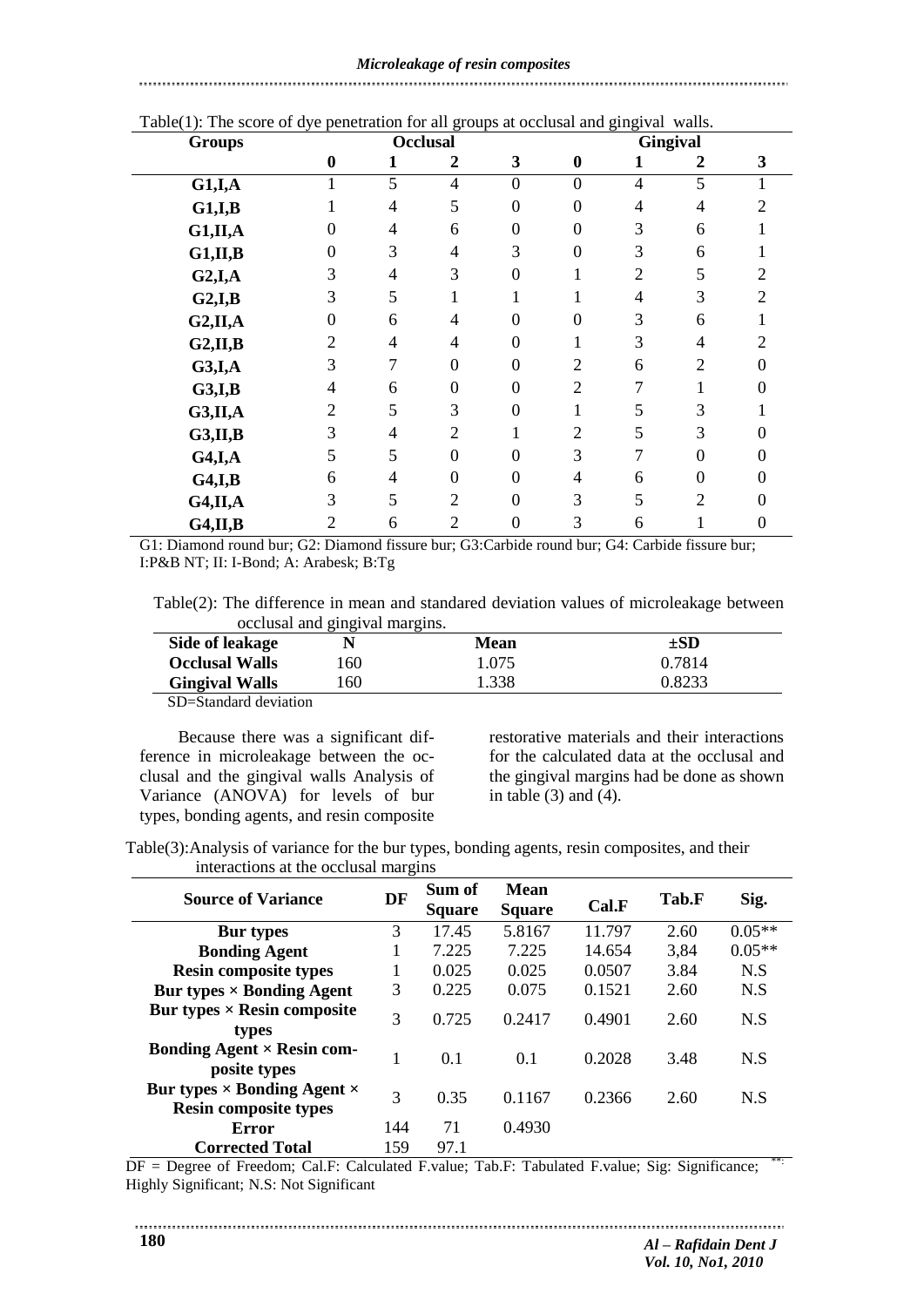| <b>Source of Variance</b>                                                   | DF                   | Sum of<br><b>Square</b> | <b>Mean</b><br><b>Square</b> | Cal.F  | Tab.F | Sig.     |
|-----------------------------------------------------------------------------|----------------------|-------------------------|------------------------------|--------|-------|----------|
| <b>Bur types</b>                                                            | 3                    | 29.725                  | 9.908                        | 18.823 | 2.60  | $0.05**$ |
| <b>Bonding Agent</b>                                                        | $\bf{I}$             | 0.9                     | 0.9                          | 1.7098 | 3,84  | N.S      |
| <b>Resin composite types</b>                                                | 1                    | 0.4                     | 0.4                          | 0.7599 | 3.84  | N.S      |
| Bur types $\times$ Bonding Agent                                            | 3                    | 0.45                    | 0.15                         | 0.285  | 2.60  | N.S      |
| Bur types $\times$ Resin composite types                                    | 3                    | 0.35                    | 0.1167                       | 0.2216 | 2.60  | N.S      |
| <b>Bonding Agent <math>\times</math> Resin composite</b>                    | 1                    | 0.025                   | 0.025                        | 0.0475 | 3.48  | N.S      |
| types<br>Bur types $\times$ Bonding Agent $\times$ Resin<br>composite types | 3                    | 0.125                   | 0.0417                       | 0.0792 | 2.60  | N.S      |
| Error                                                                       | 14<br>$\overline{4}$ | 75.8                    | 0.5263                       |        |       |          |
| <b>Corrected Total</b>                                                      | 15<br>9              | 107.78                  |                              |        |       |          |

Table(4):Analysis of variance for the bur types, bonding agents, resin composites, and their interactions at the gingival margins.

DF: Degree of Freedom; Cal.F: Calculated F.value; Tab.F: Tabulated F.value; Sig: Significance; Highly Significant; N.S: Not Significant

 ANOVA for microleakage data at the occlusal walls showed that there was a significant differences in microleakage at bur types and bonding agents levels (p>0.05). Duncan's multiple rang test was carried out to determined where those differences occurred. For comparing four types of burs the least leakage was detected for fissure carbide bur groups (0.7,  $\pm 0.648$ ), while round diamond bur groups showed the highest leakage  $(1.575, \pm 0.72)$ at  $(p<0.05)$  table  $(5)$ .

Table(5): Duncan's Multiple Range Test for the Effect of bur types on the microleakage at occlusal margin.

| <b>Bur Types</b>           |    | Mean  | $\pm SD$ | <b>Duncan's Grouping</b> |
|----------------------------|----|-------|----------|--------------------------|
| Round diamond bur          | 40 | .575  | 0.721    |                          |
| <b>Fissure diamond bur</b> | 40 | 1.15  | 0.769    |                          |
| Round carbide bur          | 40 | 0.875 | 0.722    |                          |
| <b>Fissure carbide bur</b> | 40 |       | 0.648    |                          |

Mean with different letters are statistically different.

Duncan's multiple rang test was carried out to comparing the two types of bonding agents at (p<0.05), Prime&Bond NT

groups showed less leakage (0.862,  $\pm$ 0.724) than I-Bond groups (1.287,  $\pm$ 0.782) as shown in table(6).

Table(6): Duncan's Multiple Range Test for the Effect of bonding agent types on the microleakage at occlusal margin.

| <b>Adhesive types</b> |                                              | <b>Mean</b> | $\pm SD$ | <b>Duncan's Group-</b><br>ing |
|-----------------------|----------------------------------------------|-------------|----------|-------------------------------|
| <b>P&amp;B NT</b>     | 80                                           | 0.862       | 0.724    |                               |
| <b>I-Bond</b>         | 80                                           | l.287       | ).782    |                               |
| $\cdots$<br>$\sim$    | $\cdots$ $\cdots$ $\cdots$ $\cdots$ $\cdots$ |             |          |                               |

Mean with different letters are statistically different.

ANOVA for microleakage data at gingival margins (table 4) shows that there was a significant differences in microleakage at bur types level only (p>0.05). Duncan's multiple rang test revealed that the least

leakage was detected for fissure carbide bur groups  $(0.75, \pm 0.588)$ , while round diamond bur groups showed the highest leakage  $(1.775, \pm 0.659)$  table  $(7)$ .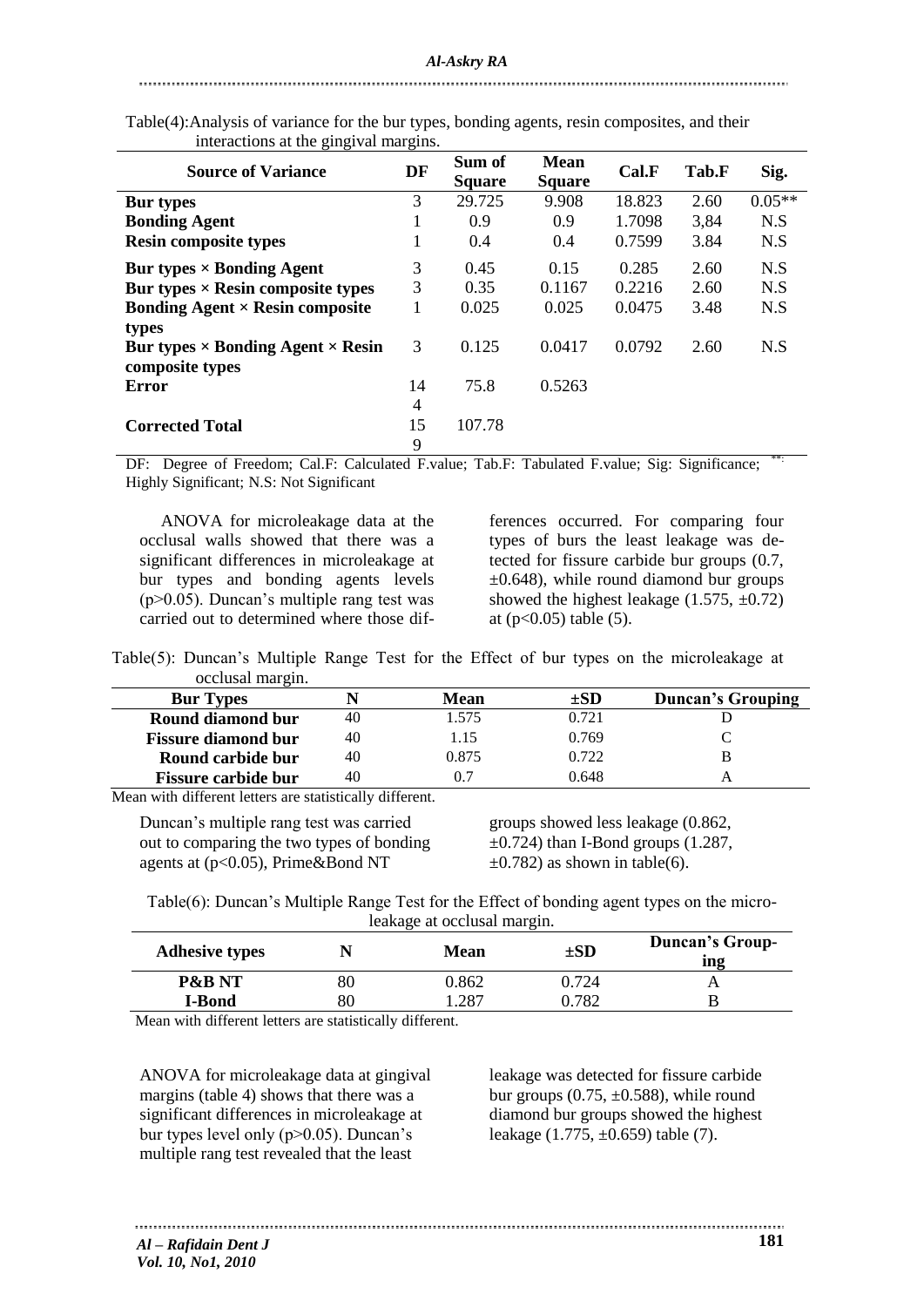#### 

| gingiyat margim.           |    |      |          |                          |
|----------------------------|----|------|----------|--------------------------|
| <b>Bur Types</b>           |    | Mean | $\pm SD$ | <b>Duncan's Grouping</b> |
| Round diamond bur          | 40 | .775 | 0.659    |                          |
| <b>Fissure diamond bur</b> | 40 | .725 | 0.846    |                          |
| Round carbide bur          | 40 |      | 0.708    |                          |
| <b>Fissure carbide bur</b> | 40 | በ 75 | 0.588    |                          |

| Table(7): Duncan's Multiple Range Test for the Effect of bur types on the microleakage at |  |  |  |  |  |  |
|-------------------------------------------------------------------------------------------|--|--|--|--|--|--|
| gingival margin.                                                                          |  |  |  |  |  |  |

Means with different letters are statistically different.; Means with similar letters are statistically not different**.**

The result in this study showed no significant differences in microleakage between the type of composite restorations ( Arabesk & Tg) at both occlusal and gingival marginal ridges.

## **DISCUSSION**

Three variables related to microleakage were investigated in this study, the effect of various bur types, the type of bonding agent used, and the type of resin composite restorative materials.

In the present study, higher leakage was detected at the gingival margins when comparing to occlusal margins.

The results show that carbide bur revealed less microleakage than diamond bur at the occlusal and the gingival walls. Studies showed that carbide burs leave cleaner surface than diamond burs, and it gave thinnest smear layer when comparing with other types of preparations $(3,8,21)$ .

Preparing a dentinal surface with diamond bur decrease the dentinal permeability compared to a carbide bur, presumably because of the collection of smear layer in addition to the different thickness of smear layer that created by diamond burs. It is expected that smear layer morphology and quality will vary considerably according to the different methods used in preparing the surface $(4,7)$ .

Studies showed that during preparation with diamond burs the enamel get damage and cracks are formed and distributed a long the boundaries between the enamel rod. It is suggested that the action of the mechanism of this instruments is responsible for the microleakage since chipping out pieces of enamel has been occurred  $\sum_{0}^{(1,3)}$ 

Studies revealed that fissure burs revealed less leakage than round bur and this may be due to the action of the bur (Figure.5a-d), on the other hand the heat generation and the type of grooves formed during preparation could lead to inclusion of air bubbles between the enamel and the adhesive $(1,4,6)$ .

A critical analysis of cutting instruments used in the preparation of cavity revealed that when it comes to removing enamel and dentine, diamond instruments proved to be the most effective of all. However, it is presumed that surface registry and irregularity promote the wetability by producing increased surface area and that the bond between the adherent surface and the adhesive will be subsequently stronger. However, other studies showed that excessive roughness may hinder the even flow of the liquid adhesive and numerous voids were exposed at the interface in addition to the structural faults as represent in  $(Fig.6a,c)^{(6,11,21)}$ .

Analysis of variance for data collected at the occlusal walls shows that P&B NT adhesive revealed less leakage than I-bond adhesive.

Many studies show that self-etching adhesives could seal enamel margins effectively. However, in other studies selfetching adhesives showed greater scales of microleakage than adhesives using conventional phosphoric acid as etc $hant^{(2,10,11,18,\bar{22})}.$ 

Studies have shown that in enamel etched by 37 % phosphoric acid the adhesive system penetrate to a depth of 10µm whereas in enamel etched by components of the self-etching adhesives the adhesive only reaches a depth of  $0.6 - 0.7 \mu m^{(11,16,17)}$ .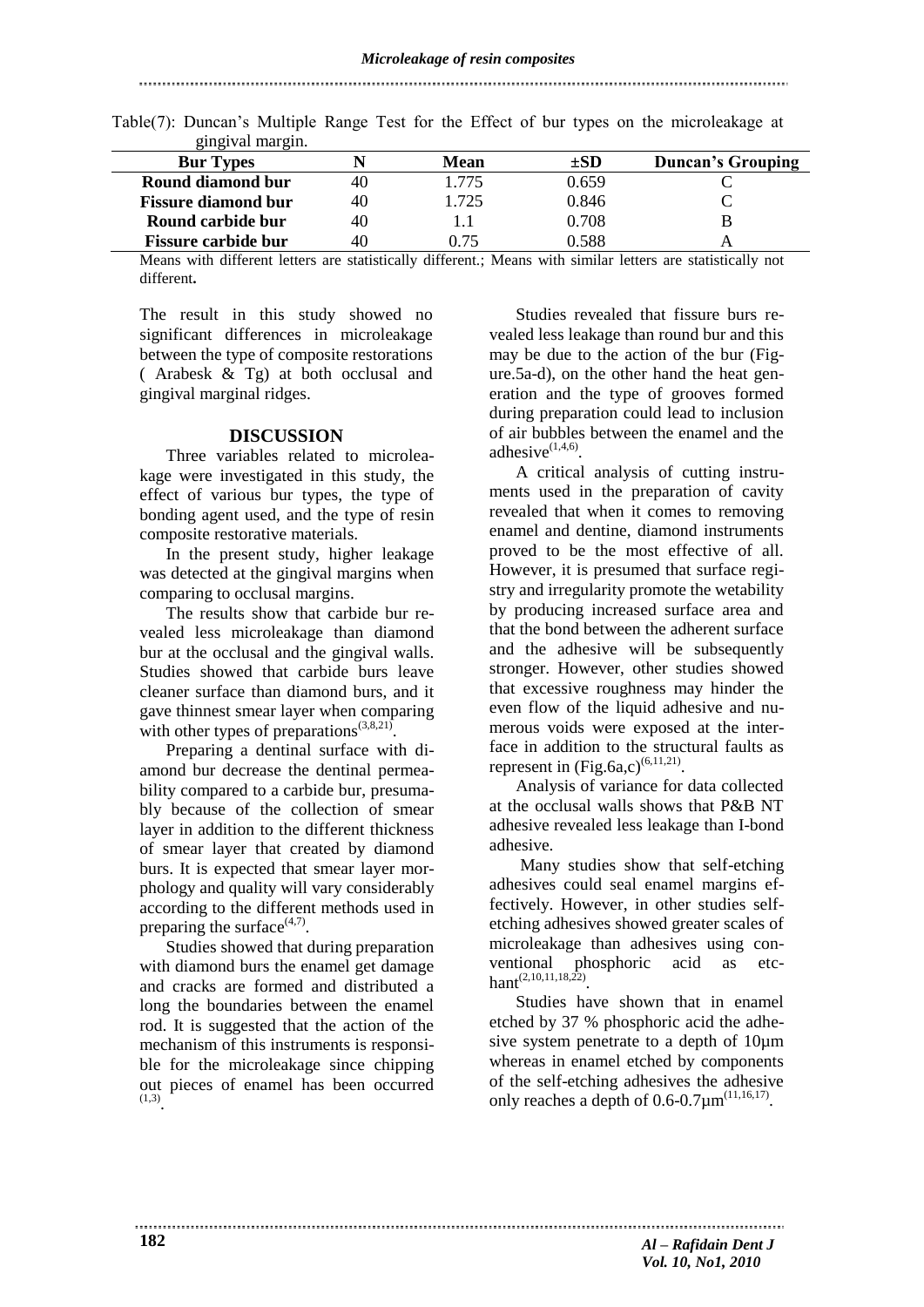

Figure (5): Stereomicroscopic images of the marginal enamel (x40).

A: Prepared with diamond round bur (group 1). B: prepared with diamond fissure bur (group 2); C: prepared with carbide round bur (group 3); d: prepared with carbide fissure bur (group 4).



Fig.(6): Dissecting microscopic images at the tooth-composite inter face  $(x40)$ . T: Tooth structure; R: Resin composite; A: Prepared with diamond round bur (group 1). Arrow showed gap formation; B: Prepared with diamond fissure bur (group 2). Arrow showed the tooth-composite interface.; C: prepared with carbide round bur (group 3). Arrow showed small air void; D: prepared with carbide fissure bur (group 4). Arrow showed the toothcomposite interface.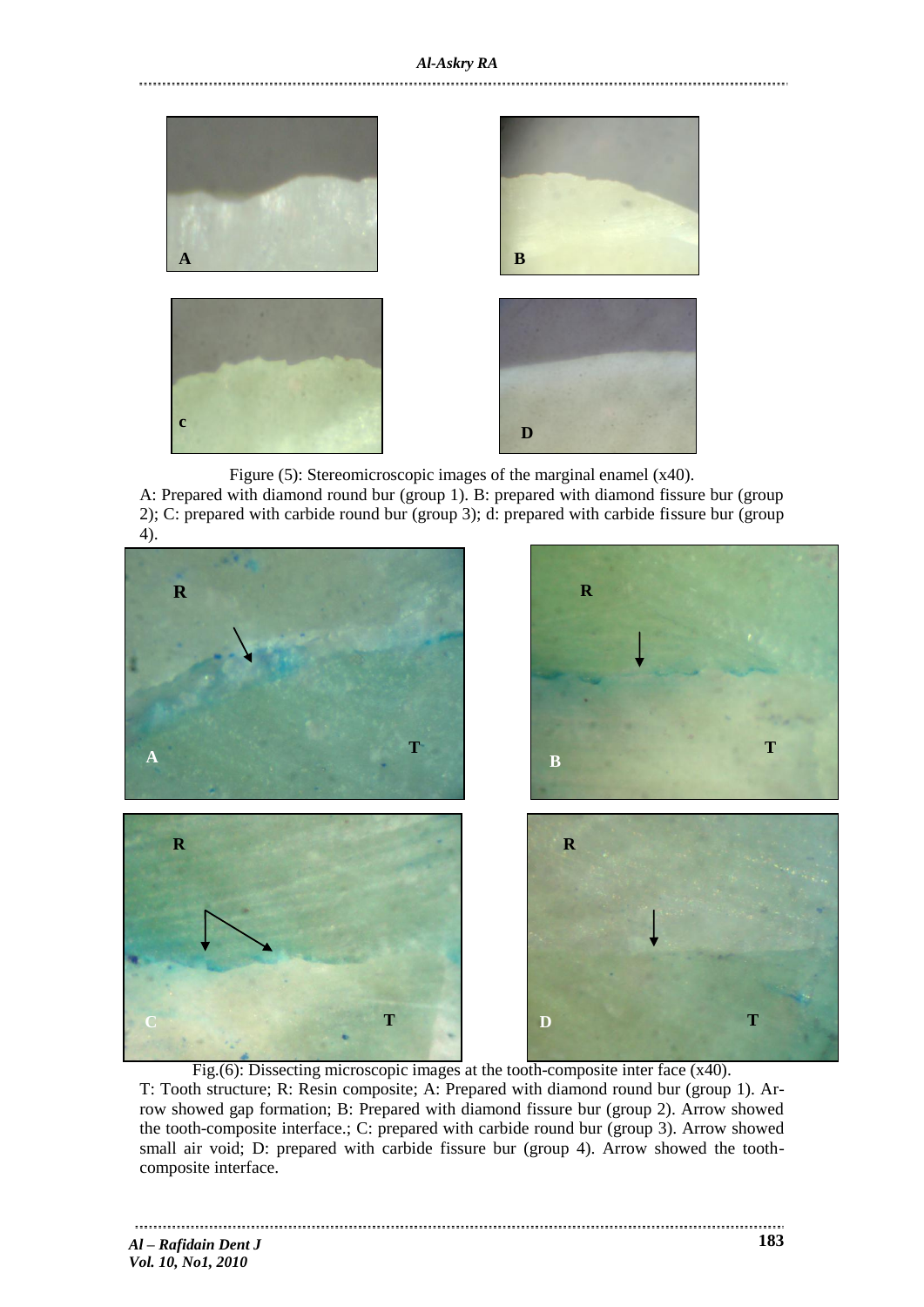Etch and rinse adhesive systems remove the smear layer completely and expose the collagen fibrils while for selfetching primers the smear layer is not completely removed but incorporated into the hybrid layer. Since a primer and an adhesive can penetrate the surface better when the smear layer is removed it might play an important role in decreasing microleakage of composite resin restoration in these cavities<sup> $(2,8-\overline{10},15,23)$ </sup>.

I-bond show higher scores of microleakage than P&B NT ,also this is may be due to lack of filler in its composition which lead to greater polymerization shrinkage of adhesive $^{(22,23)}$ .

On other side Analysis of Variance for data collected at the gingival margins represented that there was no significant difference between P&B NT and I-Bond and this may be due to the fact that totaletch system completely removed the smear layer and open the dentinal tubules and dematerialized the subjacent dentin leaving exposed collagen network to be encapsulated after primer and bonding application forming a hybrid layer, but in some investigations represented that the bonding agent may does not completely penetrate the dentine leaving unprotect exposed collagen which can be degrade over time causing adhesive failure and microleakage $^{(16,18)}$ .

On other hand since P&B NT adhesive containing nanofiller this filler some times makes it difficult to penetrate into interprismatic areas as deeply as unfilled adhesives so it has greater difficulty to penetrate enamel as much as the conditioning depth  $^{(8,22)}$ .

Enamel cracks is initiated by the damage caused during preparation with burs and is likely to be furthered by the contraction of the polymerizing resin composite $^{(1,19)}$ . In this study statistical analysis showed no significant differences in microleakage between the two types of resin composites (Arabesk  $&$  Tg) and this may be due to the insertion technique used in this study also the use of same color shade which may be reduce the effect of colorants on light polymerization in addition to the use of same curing unit.

# **CONCLUSIONS**

Within the limitation of this invitro study, it could be concluded that:

- 1- There was less leakage at occlusal walls than at gingival walls.
- 2- Selecting a bur for cavity preparations an important factor for improve the cavosurface margin integrity.
- 3- Although phosphoric acid has been intensely used to etch the dental substrates (enamel and dentin) for bonding, selfetching adhesives are consider alternative methods to prepare the tooth for restorative procedures.

## **REFERENCES**

- 1. Nishimura K., Ikeda M., Yoshikawa T., Otsuki M., and Tagami J. Effect of various grit burs on marginal integrity of resin composite restorations. J Med Dent Sci 2005; 52:9-15.
- 2. De Araûjo CS., Da Silva TI., Ogliari FA., Meireles SS.,Piva E., and Demarco FF. Microleakage of seven adhesive system in enamel and dentin. J contem Dent Pract 2006;7:26-33.
- 3. Larson TD. A traumatic tooth preparation. J Minneso Dent Associ 2008;87:55-65.
- 4. Sevgican F., Inoue S., Koase K., Kawamoto C., Ikeda T., and Sano H. Bond strength of simplified-step adhesives to enamel prepared with two different diamond burs. Austra Dent J 2004;49:141-145.
- 5. Vieira ÁS., Dos Santos MP., Antunes LA., PrimoLG., and Maia LC. Preparation time and sealing effect of cavities prepared by an ultrasonic device and a high-speed diamond rotary cutting system. J Oral Sci 2007;49:207-211.
- 6. AL-Omari WM, Mitchell CA, and Cunningham JL. Surface roughness and wettability of enamel and dentin surface prepared with different dental burs. J Oral Rehabilit 2001;28:645-650.
- 7. Von Fraunhover JA., Smith TA., and Marshall KR. The effect of multiple uses of disposable diamond burs on restoration leakage. JADA 2005;136:53-57.
- 8. Oliveira SS., Pugach MK., Hilton JF., Watanabe LG., Marshall SJ., and Marshall GW. The influence of the dentin smear layer on adhesion: a self-etching primer vs. a total-etch system. Dent Mater 2003;19:758-767.